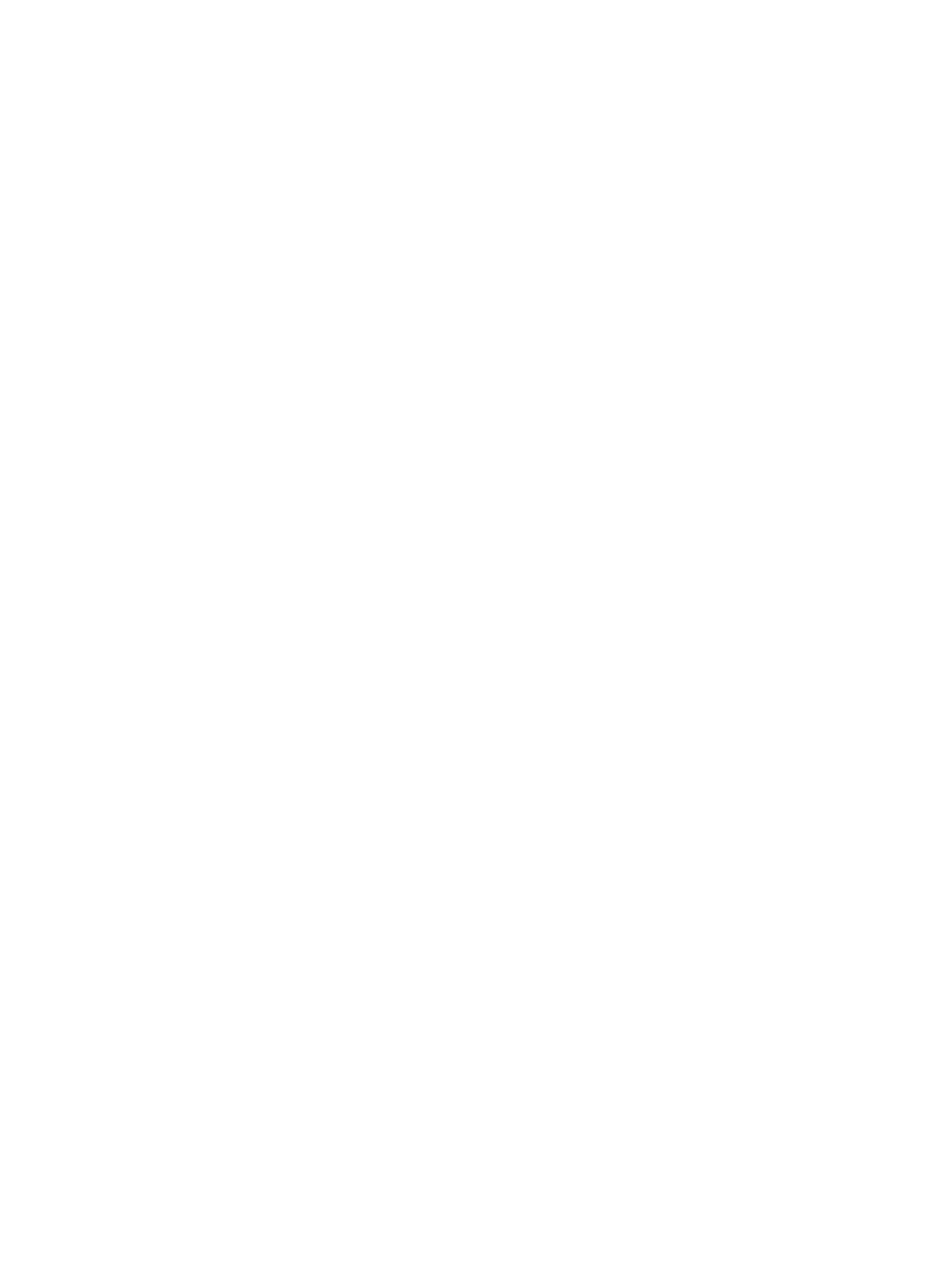## **Insufficient Container and Space Availability**

by

**Kamonlak Klindee<sup>1</sup> , Phattrakorn Nakkieng<sup>2</sup>** B.B.A. in International Trade and Business Logistics, International College, King Mongkut's University of Technology North Bangkok, Bangkok, Thailand E-mail: pb.bunnyz@gmail.com<sup>1</sup>, phattrakorn.15@gmail.com<sup>2</sup>

and

**Achareeya Robkit** International College, King Mongkut's University of Technology North Bangkok, Bangkok, Thailand E-mail: achareeya.r@ic.kmutnb.ac.th

#### **Abstract**

With the globalization of production and internationalization of trade, exporting and importing have become the hot issues in shipping services. The increase in the international transporting of goods has resulted in insufficient containers and space. The shipping lines provide them inadequately to the customers' requirements for exporting and importing. The aim of this paper is to solve the problem of maritime booking processes that result in insufficient containers and space for the shippers who want to export their products internationally. The paper will focus on the causes and also offer solutions to the problem.

**Keywords:** Shipping Services, International Transporting, Maritime Booking Process

### **1. Introduction**

Sea transportation is widely known in logistics world and it is the most important and popular mode which has been used broadly compared to other modes because of low cost and serving of cargo's large quantities. Nowadays, sea transportation moves about 80% of international trade (Delta Logistic Group, 2016). Sea transportation. (2018, January 16). By estimation, the maritime trade accounts for 55% of world trade in value terms (Hoffmann et al., 2016).

Sea transportation can serve the customers' requirements with various cargo types, both regular and non-standard cargoes which vary in size from 20 to 40 feet and also the service types, both full container load and less than container load. This efficient operation offers the exporter and importer opportunity to often use this mode of transportation.

The key factors that influence customers' choice of shipping company for their cargo are container and space available onboard the vessel when needed, service frequency (Matear and Gray, 1993; Mangan et al., 2002), and transit time reliability, e.g., punctuality (Matear and Gray, 1993; Murphy and Hall, 1995; Cullinane and Toy, 2000; Mangan et al., 2002; Shinghal and Fowkes, 2002).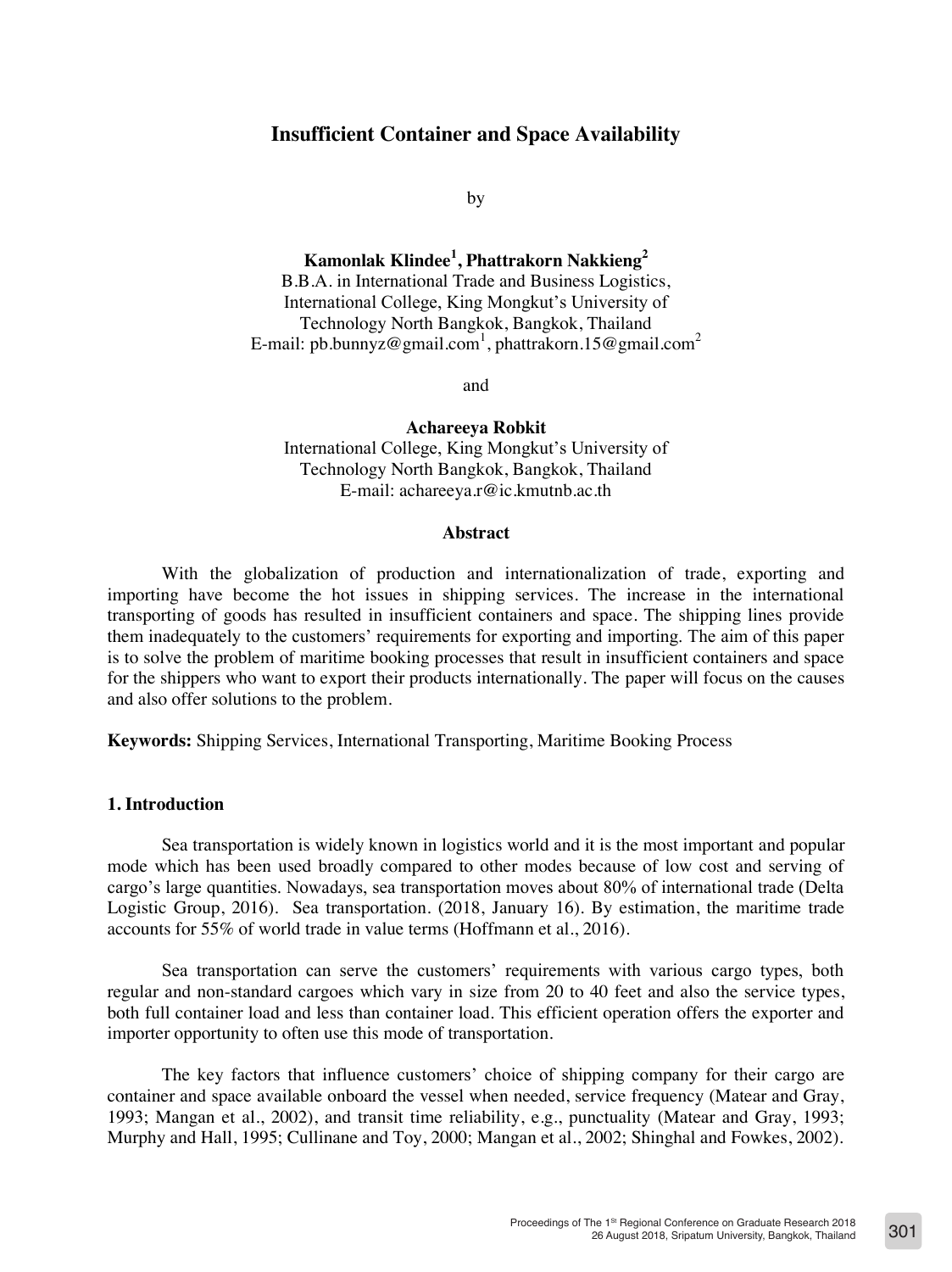### **1.1 Statement of Problems**

The audience will see the importance of exporting and importing by waterways from the advantages mentioned above. Nevertheless, there are problems in the vessel booking step, mainly that there is no available space and containers left for booking. According to those problems, the agents who book the space from the shipping line need to handle this situation and this issue leads to big problems for the exporter, the agent who runs the operations for the exporter including the booking step, and the freight forwarder and the shipping line. The freight forwarder will be the person who is affected in this difficult situation and they also need to find a way to solve the problem.

### **1.2 Significance of the Problems**

1) The exporter will satisfy on freight forwarder's service if freight forwarder can run their business smoothly and be able to handle the difficult situation like this problem "lack of space".

2) Increasing the reliability to the exporter, getting trust from them and also increasing the relationship between business partners.

3) Expanding the business to the market because of the effective and efficient operation attracting companies who want to do business.

### **2. Literature Review**

The research has also been investigated from many sources and we collected the concepts, the factors that cause the problem. We studied the articles and the related research. We are going to show the audience as following. The main four categories include air, rail, land and sea mode, and the most used mode is sea transportation which takes  $65-85\%$  in international trade. Shipping is categorized in three types, there are industrial shipping, tramp shipping and liner shipping. Industrial shipping is managed by the companies deciding how to transport their cargoes to all of their customers. Tramp shipping acts like a taxi service to ship the customer's cargo to the destination port. Lastly, liner shipping is a ship that has a standard schedule sailing to the ports according to the company set up. Sea transportation is rather more complex than the other modes in the size, characteristics or even the cost as well (Christiansen et al. (2004, 2007).

In Lim (1996), the researcher has divided service routes in three types which are end-to-end, pendulum and round-the-world service routes. Each route has a different number of landmass where the vessels are sailing. End-to-end routes sail between two landmasses, pendulum routes sail between three landmasses. On a pendulum route for the last land mass on the route is used as turning point, and the last is round the-world routes, sailing around the whole world.

The logistics and transportation industry plays very big role in an increasingly globallyconnected world. The logistics and transportation industry in the United States is a \$1.3 trillion business and accounts for 8.5% of the annual gross domestic product (GDP) in 2011. (Li Li, Rachel Q. Zhang, 2015).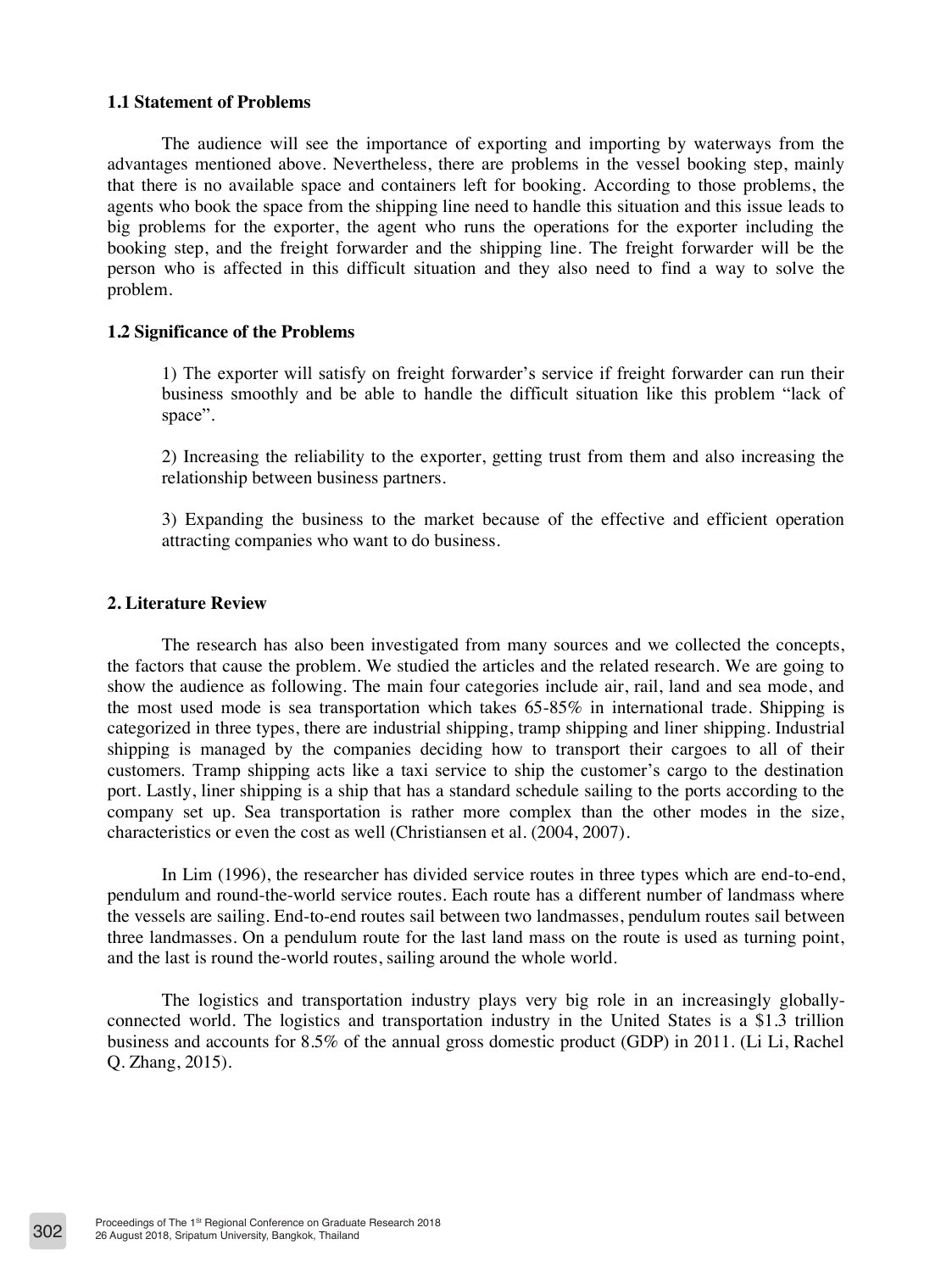A shipping line company normally has two kinds of business that need to deal with shippers and forwarders. Both shippers and forwarders have business with the line companies, but their purposes are different. Shippers require the shipping line services for delivering of cargo instead of contracting and booking the container directly with the shipping line and the shippers can hire a forwarder as their agent to take care of cargo delivery. Forwarders act as agent for shippers to contract container berths with the shipping lines for their own profit. In order to earn profit, the forwarders often ask the shipping lines to provide extra services to their customers such as the extra container space to be temporarily reserved for their customer and satisfying them as well. (Kee-Kuo Chen, Ching-Ter Chang, Cheng-Sheng Lai, 2007).

Booking services which includes availability of space, advice on delays, handling of sailing inquiries is the second worst service by the shipping line evaluating from the interfacing departments of the customer's most preferred shipping line service from all seven scales level. (Durvasulaa, Lysonskia, and Mehtab, 2001). The problem caused due to customer factors. These factors influence shipping company ability to utilize the vessel capacities which includes the overbooking, vacations, seasonal, material shortages, production cycles and production break downs. All of these factors were sources of uncertainty and also created falling in number or amount in the capacity demand. It can result in periods of lower vessel capacity utilization and periods of occasional capacity shortages when there is an unexpected order of large transport volumes. The customer will make "double booking" to reserve the space and container in order to be more flexible and to be certain of obtaining at least one of the bookings. This practice is still happening because the double booking and late cancellations have not added any extra costs for the customer so there is not any incentive for them to change their behavior. This is another reason causing the lack of space and container. However, the customer should improve both of their forecast of expected transport volumes or demands and the information to the shipping company to be conductive to reduce this problem (Styhre, 2010).

Route characteristics such as demand variations, trade imbalances and competitive situations also affect the desirable level of unutilized capacity. A service with large market share because of few competitors and a service with small percentage market share would be different. A service with large market share has power to argue to keep the utilization in a little bit lower in contrast with a service with small percentage market share which has to book and book again, if the space and container is become full. (Styhre, 2010). The customers need to find another shipping company to solve their own benefit and those customers are not as loyal as they are to services with a large market share. In the regular sales, the shipping line company can take place long before the shipping date in the contract market then afterwards in the week which is close to the shipping date. If there is surplus capacity, the shipping line company also sells capacity in the spot market at a spot price with lower price than the contract market. (Zhuzhu Song, Wansheng Tang, Ruiqing Zhao, 2017) This reason also leads to cause insufficient containers and space for the shipper who wants to ship the goods at first time purchasing agreement.

Marine transport planning can be horizontally defined in strategic, tactical and operational. For the strategic, they can set the market and trade choices, ship design, network design, transportation mode and the position of port or terminal (Christiansen et al., 2007), tactical issues is resizing and grouping vehicles, and route scheduling, such as the right approach and speed to connect with costs. There is a special interest in port selection, including port fees, equipment, bunkers, port technology, port turnaround time, etc. (Branch, 1998). The operational issues include loading and unloading, and also weather routing (Christiansen et al., 2007). The shipping companies are sailing from port to port at the scheduled time. Now the container ships also sail at a low speed to reduce the fuel cost and be careful with things that are harmful or poisonous. At the same time,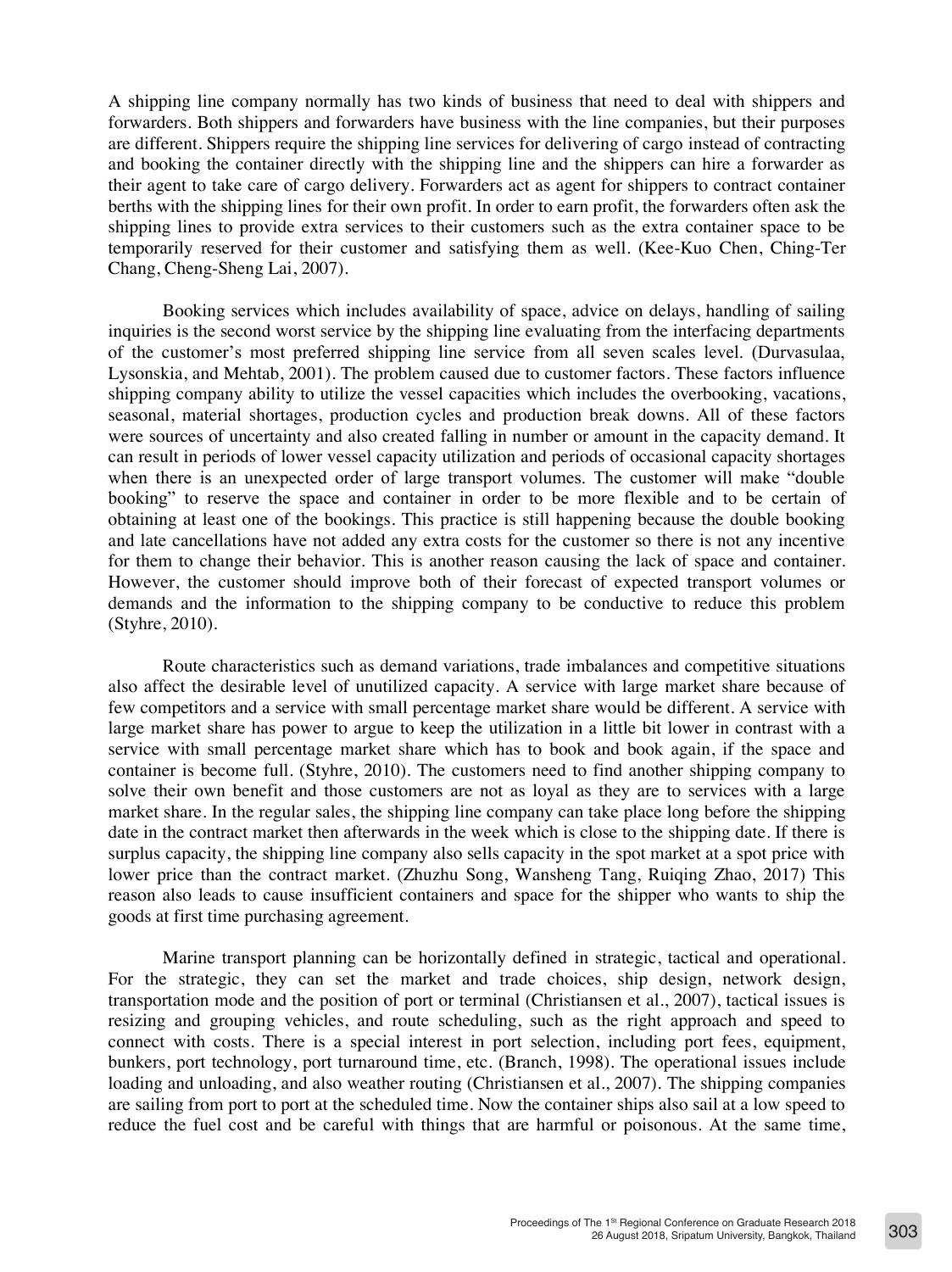container ships are getting bigger. The container ships can become a moving warehouse so why containers are very famous in the world. Container ships can provide two things. These are transportation and storage services. Containers that are loading on the vessel around the port can impact and show where there is a shortage of containers. The model that already used, it has been developed to show and help people understand the situation. The results help the decision maker on the number of containers that are carried onboard and lift off the ship. It also gives the new concepts for container needs (Song and Dong, 2011). And most of the time, they do not have enough information to identify the supply or the demand of containers used because shipping companies generate revenue from shipping containers loaded, they look only at the containers that have the cargo. That way it loses the opportunity to ship goods and has the cost of carrying the empty container back from the port. Therefore, repositioning container is always seen as a cost. Besides that, containers are not only for sea transportation but they are also used in part of container logistics. One of the most widely used reasons is because it is easy to transport for an intermodal and easy to pack (Choong and Cole, 2002). In order to trade with the container issue, need to think of the times and capabilities in each transport model that can be provided. This article aims to plan the horizon of time.

Logistics have many definitions because this word is widely used in many fields. In transportation, logistics is process of transport goods or services to the customers by the right place and at the right time. For the container ship, container is the one of the transportation in logistics. However, the containership need to move containers follow customers need at the right destination, containers cannot move on their own. So, containers in logistics and shipping line in logistics are very important to provide achieving maximum productivity services because there are integrated with other parts of the supply chain processes. It is also important to be able to control the problem of container shortage by using logistics concepts (Fremont, 2009). Every company meets these problems. In order to make a container an empty container is required which if not available needs to be repositioned to the export location to make the container process flow. It can solve the container omit. Container repositioning is a complex and difficult issue for the container lines to reduce costs and maximize profits. As mentioned, repositioning container is always seen as a cost so that impact the management in container. Reposition empty containers internationality increases the inventory and operational cost to the shipping company, and it also increases the capital investment in the container. Ng describes how shipping companies reduce the impact of empty, load and unload container by improving their liner network and fleet size planning on their strategic on delivery of containers and manage the global container at the operational process. Shipping lines also use partnerships to solve the problems, collaboration with other supply chain partnerships, using innovative technologies and expanding new market monitoring for containers  $(Ng, 2012 : p. 45)$ .

After reviewing this literature, we have a comprehensive perspective on how to manage container, since our goal is to manage time, market and transportation capabilities. We will find information to determine supply and demand. Based on information from this literature and the information we have found, we will consider what is the best strategy to address the lack of containers.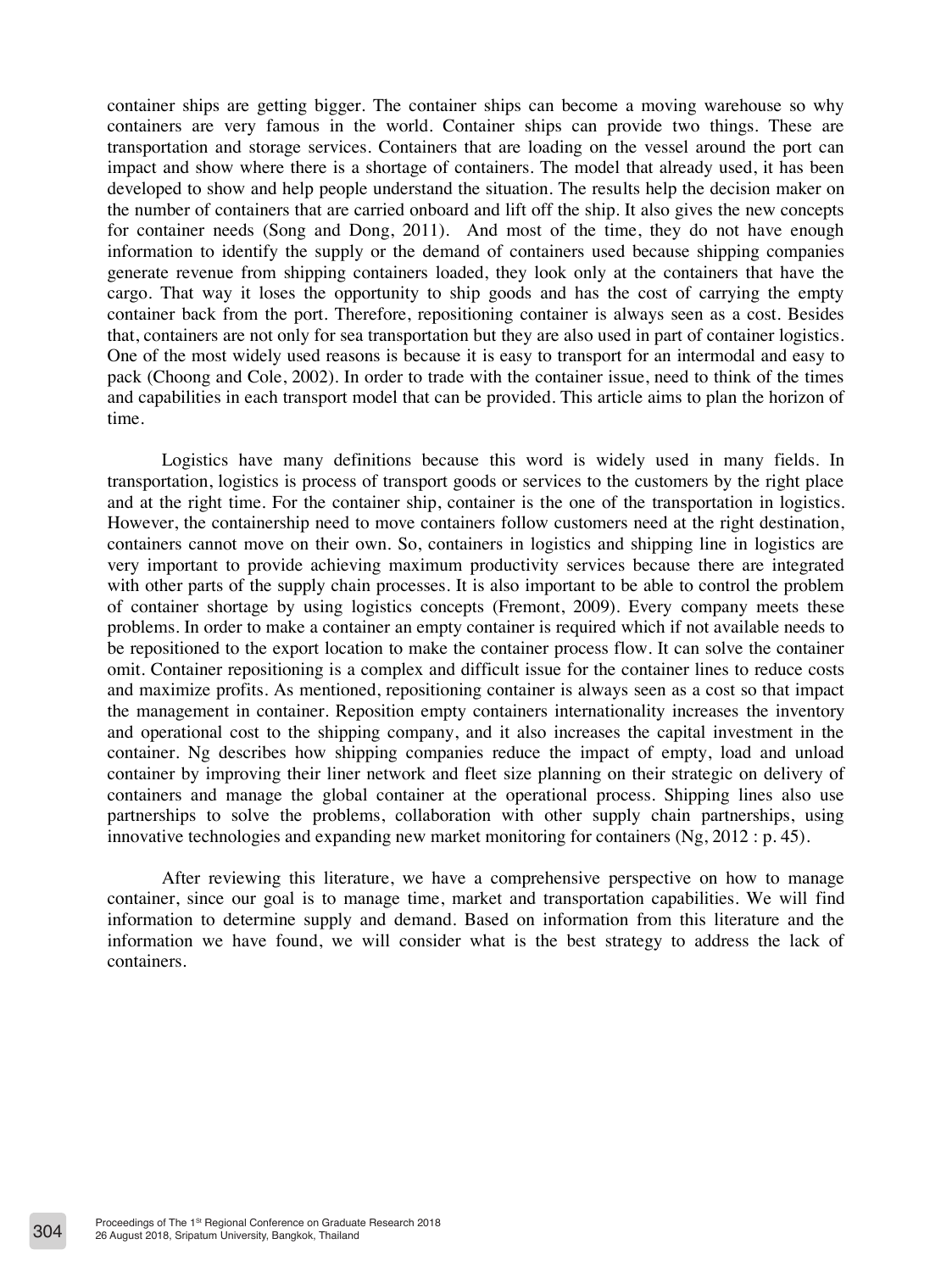### **3. Research Methodology**

### *3.1 Research Design*

Designing a study will help the researchers do a plan more easily and implement it to obtain the intended results, moreover increasing the opportunities of gaining the information in the real circumstance. In a study, the researchers will convey an interview to the respondents for six questions.

### *3.2 Research method*

The researchers use the qualitative approach to be the key method to analyze the data and become with the results. The advantage of qualitative research is more open to the adjusting and refining of research ideas as an inquiry proceeds.

#### *3.3 Research Instrument*

The researchers design the questions to interview the respondents for data gathering process to get qualitative data. The primary aim of the questions is to collect the experts' knowledge, experiences and relaying this effective information to the audience to study. The researcher will interview the respondents asking the following questions:

- 1) As your own experiences, have you met with the insufficiency of space and container for booking and how do you handle with this kind of problem?
- 2) What is the cause of this problem?
- 3) Does the problem affect you or your customer?
- 4) Any special tips to suggest for avoiding the problem?

### *3.4 The scope of study*

The respondents in this study were the staff in the export team of SCG Management Company and also the staff from Yang Ming Shipping Line.

### *3.5 Procedures of Data Gathering*

Walking into the company to interview the respondents to gather the information and the researchers will make a note according to their explanation.

### **4. Results Analysis**

### *4.1 Interview Methodology*

Eight respondents were interviewed which started with 2 staff from SCG Logistics Management Company and another one staff from Grand Siam Composite Company on 27 March, 2018, taking about 30 minutes. Three staff from S5 Asia Limited was interviewed in the evening on 28 March for 30 minutes and both left staff from Damco Logistics (Thailand) Company Limited and Land Logis Limited was interviewed on 30 March taking time each per 10-15 minutes.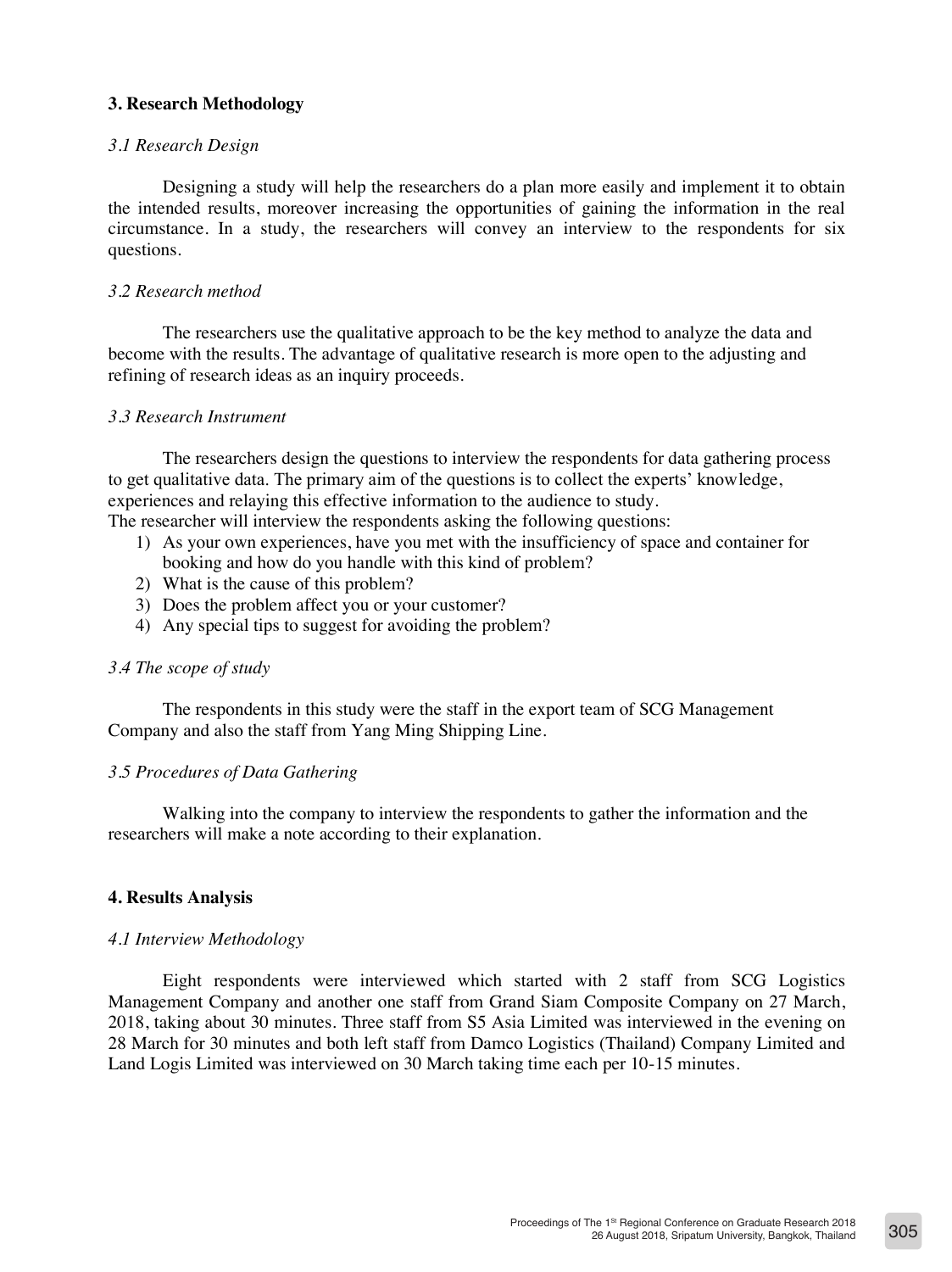## *4.2 Interview findings*

## **Table 1** Question 1

| <b>Respondent</b>                     | <b>Ouestion1</b>                                                   |
|---------------------------------------|--------------------------------------------------------------------|
| 1. Grand Siam Composite Company       | Mr .Supakorn Porncharoenroj                                        |
|                                       | export operator/resin                                              |
| 2. SCG Logistics Management Company   | Mrs. Pichit Singpring                                              |
|                                       | export operator/refractory products                                |
| 3. SCG Logistics Management Company   | Mrs. Parichat                                                      |
|                                       | export operator/sanitary ware                                      |
| 4. S5 Asia Limited                    | Mrs. Disanee thanurak                                              |
|                                       | export customer services/China                                     |
| 5. S5 Asia Limited                    | Mr. Anushit worak                                                  |
|                                       | export customers/India                                             |
| 6. S5 Asia Limited                    | Mrs. Arofah nurak                                                  |
|                                       | export customers/Japan                                             |
| 7. Damco Logistics (Thailand) Company | Mr. Jiraphan Chantrarom/working at customer service of             |
| Limited                               | export/taking care of P&G customer. P&G is mostly exporting a      |
|                                       | Hair care and Skin care product under brand Pantene, Rejoice, Head |
|                                       | & Shoulder, Olay Etc.                                              |
| 8. Land Logis Limited                 | Mrs. Pinyapat Plianlaor/customer service, coordinating with        |
|                                       | shipping line (booking), handling with documents to customs        |
|                                       | department/powder, food additives (BATTER MIX, MIX)                |
|                                       | FLOUR, SEASONING), food stuff.                                     |

The respondents were interviewed with the first basic first question and the next question is asking have the respondent faced this kind of situation?

### **Table 2** Question 2

| <b>Respondent</b>                             | <b>Ouestion2</b>                                                |
|-----------------------------------------------|-----------------------------------------------------------------|
| 1. Grand Siam Composite Company               | <b>YES</b>                                                      |
|                                               |                                                                 |
| 2. SCG Logistics Management Company           | YES (HYUNDAI Shipping line shipped to Karachi Port in Pakistan) |
| 3. SCG Logistics Management Company           | <b>YES</b>                                                      |
| 4. S5 Asia Limited                            | <b>YES</b>                                                      |
| 5. S5 Asia Limited                            | <b>YES</b>                                                      |
| 6. S5 Asia Limited                            | <b>YES</b>                                                      |
| 7. Damco Logistics (Thailand) Company Limited | YES                                                             |
| 8. Land Logis Limited                         | <b>YES</b>                                                      |

Their answers agreed that the insufficient container and space problems always occurred in the reality and also provide the cause of the problem in the next question.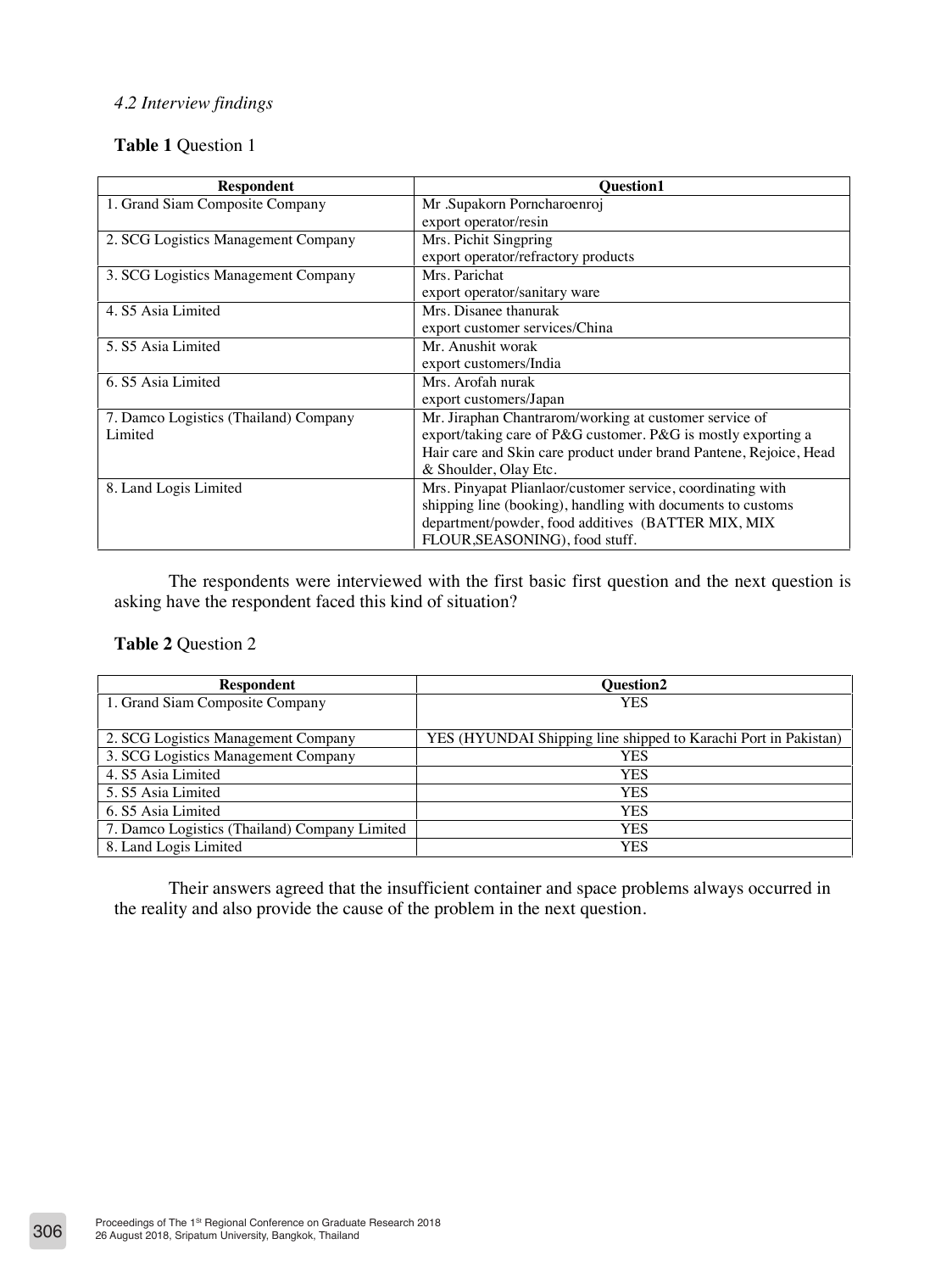# **Table 3** Question 3

| <b>Respondent</b>                     | <b>Ouestion3</b>                                                      |
|---------------------------------------|-----------------------------------------------------------------------|
| 1. Grand Siam Composite Company       | -Shipping line informed the full loading capacity of vessel due to    |
|                                       | there are many customers booking.                                     |
|                                       |                                                                       |
| 2. SCG Logistics Management Company   | -The quantity of required container is more than the quantity of      |
|                                       | container which was allocated.                                        |
| 3. SCG Logistics Management Company   | -Negotiating with customer about new shipment or to split boarding    |
| 4. S5 Asia Limited                    | -Shipping line have a limit capacity container                        |
|                                       | -The factor is about the season of their country ex. China for new    |
|                                       | year season                                                           |
| 5. S5 Asia Limited                    | -The containers are not enough with the customers need and the        |
|                                       | customer need the container in the quick time                         |
| 6. S5 Asia Limited                    | -Shortage of container                                                |
| 7. Damco Logistics (Thailand) Company | -There are many factors that can be cause of a container shortage and |
| Limited                               | tight space. For example, the weather can impact to the container's   |
|                                       | condition in case that customer expected to have container with       |
|                                       | grade A quality. The reason of full space depends on the period of    |
|                                       | booking.                                                              |
| 8. Land Logis Limited                 | -Shortage of container                                                |

The respondents showed that there are many conditions leading to insufficient container and space problems, which is the consent that every respondent made agreement is and the next question, the respondents also offered the solutions.

## **Table 4** Question 4

| <b>Respondent</b>                     | <b>Ouestion4</b>                                                        |
|---------------------------------------|-------------------------------------------------------------------------|
| 1. Grand Siam Composite Company       | -Negotiating with the shipping line via their Sales team or Freight     |
|                                       | team                                                                    |
|                                       | -Pre-booking                                                            |
| 2. SCG Logistics Management Company   | -Using the other shipping lines                                         |
|                                       | -Discussing with the customer to have partial shipment                  |
|                                       | -Postpone a shipment                                                    |
|                                       | -Pre-booking by asking the collaboration from the customer              |
| 3. SCG Logistics Management Company   | -Using other shipping lines services                                    |
|                                       | -Negotiating with customer about new shipment or to split boarding      |
|                                       |                                                                         |
| 4. S5 Asia Limited                    | -Using the other shipping line                                          |
|                                       | - Deal with customer to book the next route or change a little bit ship |
| 5. S5 Asia Limited                    | -Negotiating with customer about new shipment or to split boarding      |
| 6. S5 Asia Limited                    | -Negotiating with customer to change shipping line or make a long       |
|                                       | contact to pre-book                                                     |
| 7. Damco Logistics (Thailand) Company | -In case of a container shortage, we would ask shipping line to check   |
| Limited                               | and seek for the alternative container yard in case that the one on     |
|                                       | booking confirmation is facing the container shortage. For the full     |
|                                       | space, we need to refer to the allocation capacity.                     |
|                                       | -We supposed to have which customer has aligned with shipping line      |
|                                       | as a contract once negotiate with sale.                                 |
| 8. Land Logis Limited                 | -Changing to other shipping lines                                       |
|                                       | -Postpone the loading date                                              |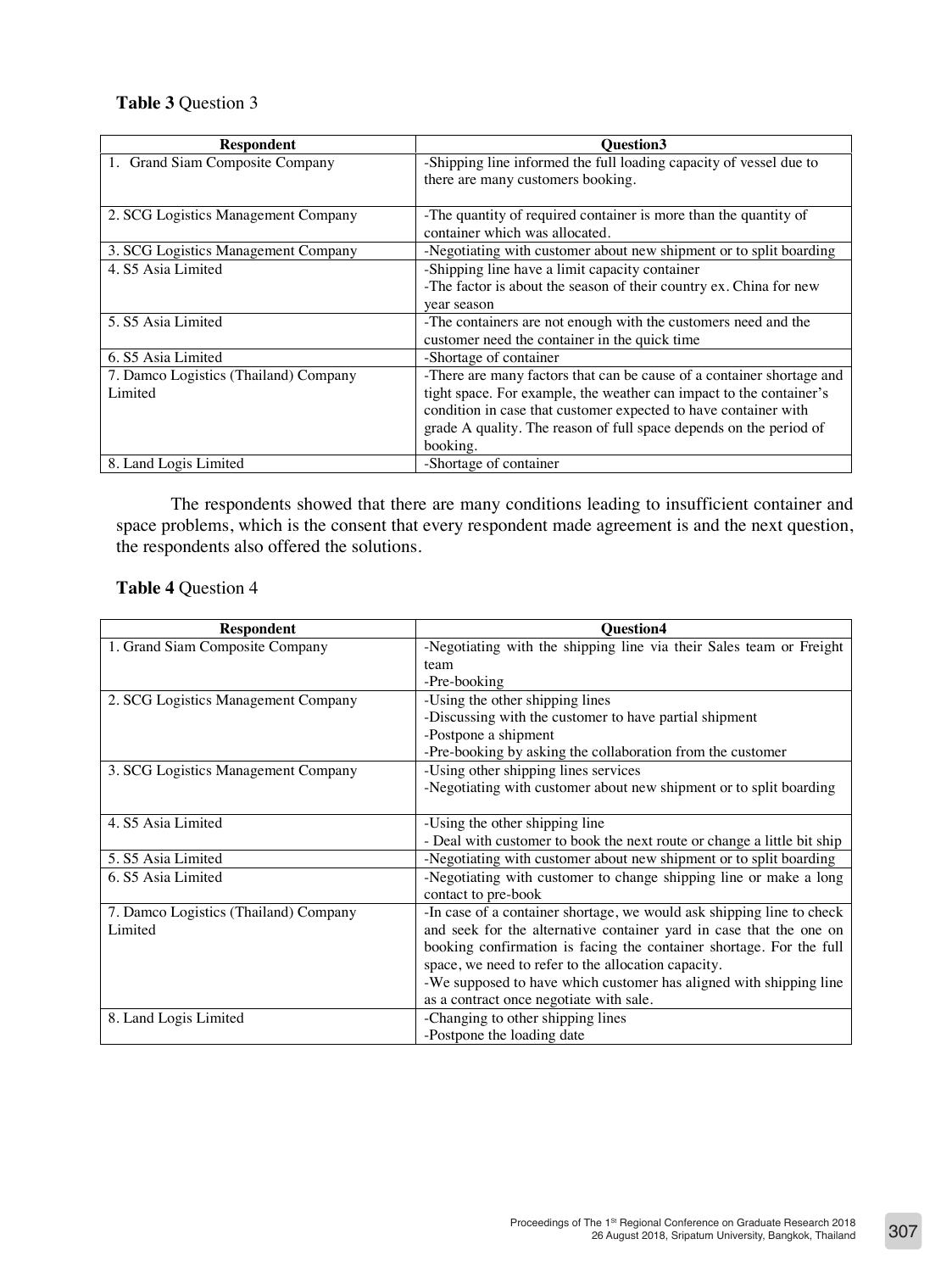Each of respondents proffered the solution of the problem with many different comments, but the consented comment is changing to use other shipping lines instead. The next question, the researcher would like to ask the frequency time and the period occurring the problem the respondents faced.

### **Table 5** Question 5

| <b>Respondent</b>                     | <b>Ouestion 5</b>                                                     |
|---------------------------------------|-----------------------------------------------------------------------|
| Grand Siam Composite Company<br>1.    | -Vacations, long holidays                                             |
|                                       | -Port Congestion period thus the containers were not able to be taken |
|                                       | in the port causing the shortage of container.                        |
| 2. SCG Logistics Management Company   | -Long holidays, before holidays, festival such as New year day,       |
|                                       | Songkran day                                                          |
| 3. SCG Logistics Management Company   | -New Year holiday                                                     |
| 4. S5 Asia Limited                    | - New Year season, vacation                                           |
| 5. S5 Asia Limited                    | - Holidays, seasons of products                                       |
| 6. S5 Asia Limited                    | -The ship problems, the weather , the high season in each products    |
| 7. Damco Logistics (Thailand) Company | -We sometimes faced it in the end of month when many people           |
| Limited                               | booked space with carrier and the container shortage is always        |
|                                       | happening when there is a rain.                                       |
| 8. Land Logis Limited                 | -Beginning of a year January and April                                |

The respondents showed the same idea about the period of causing the problem often on holidays or festival for instance New Year day on January or even Songkran day on April.

### **Table 6** Question 6

| <b>Respondent</b>                     | <b>Ouestion 6</b>                                                     |
|---------------------------------------|-----------------------------------------------------------------------|
| 1. Grand Siam Composite Company       | - Need to find many other alternative shipping lines                  |
| 2. SCG Logistics Management Company   | - Inform the forecast to freight team to let them negotiate with a    |
|                                       | shipping line                                                         |
| 3. SCG Logistics Management Company   | - To estimate and make an anterior booking                            |
| 4. S5 Asia Limited                    | - Make the long term contact with freight forwarder or customers      |
| 5. S5 Asia Limited                    | - Booking beforehand about 1 month if the container require more      |
|                                       | than 10 container                                                     |
| 6. S5 Asia Limited                    | -Planning and forecast every week and find the second shipping line   |
|                                       | for emergency                                                         |
| 7. Damco Logistics (Thailand) Company | -The full space issue can be avoided by an early space booking or by  |
| Limited                               | asking to carrier's customer service representative or sale about the |
|                                       | space situation to be able to plan for the right timing of space      |
|                                       | booking.                                                              |
| 8. Land Logis Limited                 | -Ask the customer to inform us to booking beforehand about 1          |
|                                       | month or before loading date about 3 weeks                            |

The respondents showed many different ides offering the suggestions. Most suggestions are offered by preparing themselves to have an early booking avoiding the problem of lack in container and space.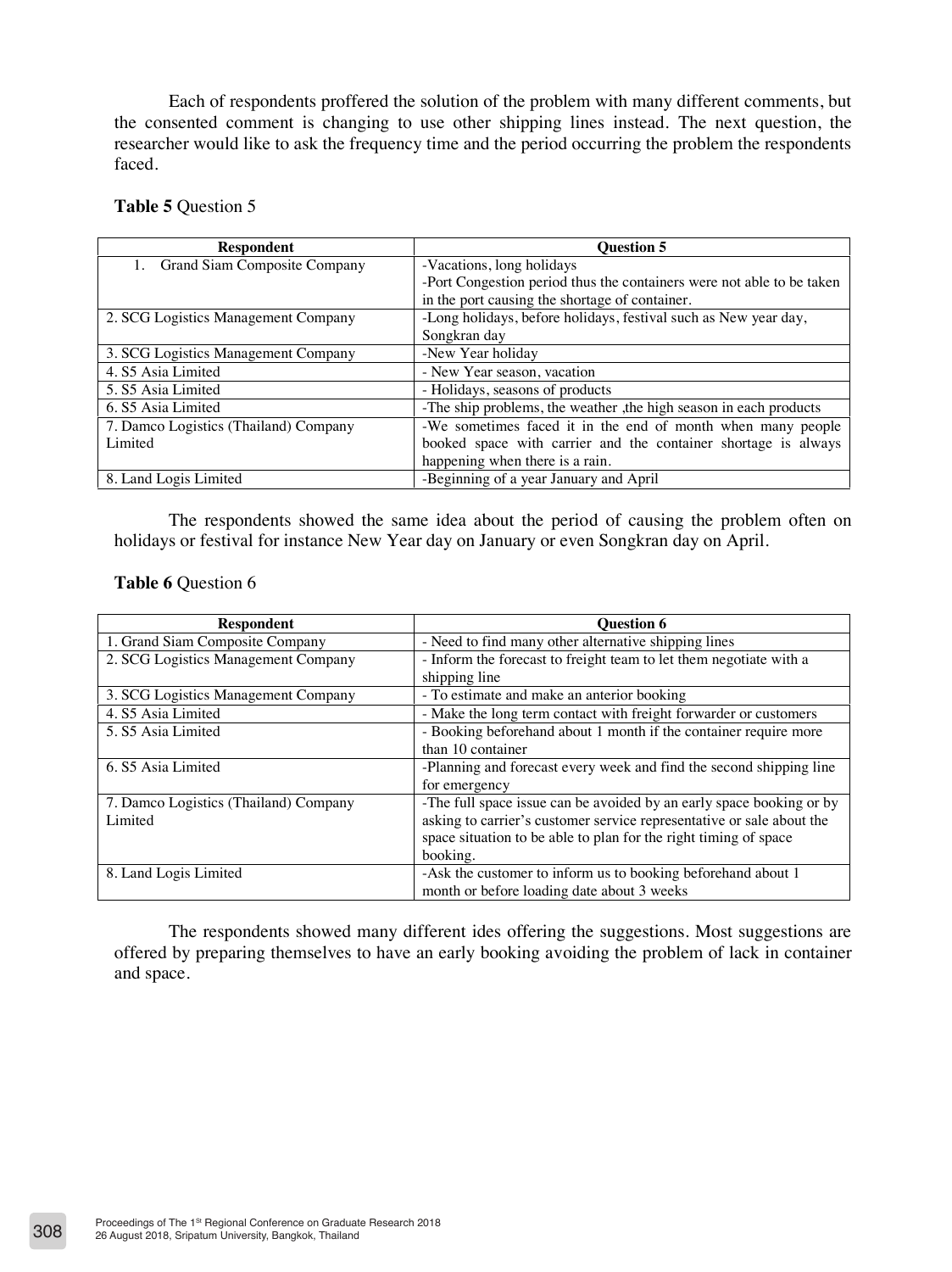### **5. Conclusion and Recommendation**

#### *5.1 Discuss the results*

The first question: Introduction / What is your company? / What is your position? / What is your career? / What product do you export? The respondents introduced themselves and talked about the career. Everyone has duties to deal with the booking service procedure to their customer which was mentioned in this study who are both freight forwarder who provide the service to their customer by being the representative to do these booking service procedure and the shipping line agent or known as the carrier who works in customer service section who directly contacts to the freight forwarder or the customer to sell the container and space to contain and load the client's cargoes to the destination port.

The second question: Have you faced with any insufficient container and space problems when do booking or when dealing with customer (in case of you act as the carrier). The respondents strongly agreed to say that the insufficiency in container and space has usually occurred in reality. Everyone has faced with this problem.

#### *5.2 The third question: What is the cause?*

The respondents gave lots of opinions to clarify the doubt such as the immediate booking which causes lack of container and space. When it arrives to booking procedure, it should be prepared and pre-booked for 2-3 weeks before delivery day. Moreover, if it is a long holiday like New year day, Songkran Day, it should be pre-booking before for 2-3 months avoiding the insufficiency in container and space. There are other causes like the limitation capacity of each shipping line to allow their customer to have right to book due to the shipping line allocating the capacity for all of their customers equally or inequitably, it depends on their agreement.

### *5.3 The fourth question: -Solution?*

The respondents suggested many solutions. The most common suggestion is to change using other shipping lines' service and other suggestions are to negotiate with the freight team and sales team from shipping line, negotiate with customer to postpone the ETD date (estimated time to departure) or the date when the vessel departs from the loading port however these are the protection after the consequence. The involved parties should prevent the cause which leads to the problem. The pre-protection should be taken in consideration. Pre-booking by asking the collaboration from the customer to inform the freight forwarder agent early about the exact ETD date to let the freight forwarder agent to plan the exact time including load date and picking up date, return date.

### *5.4 The fifth question: When do you often face with the problem?*

The respondents agreed that the busiest time leading to the problem will occur when start to long holidays. The containers and space are full pre-booking by many customers so the freight forwarder and the shipper have to pre-book before.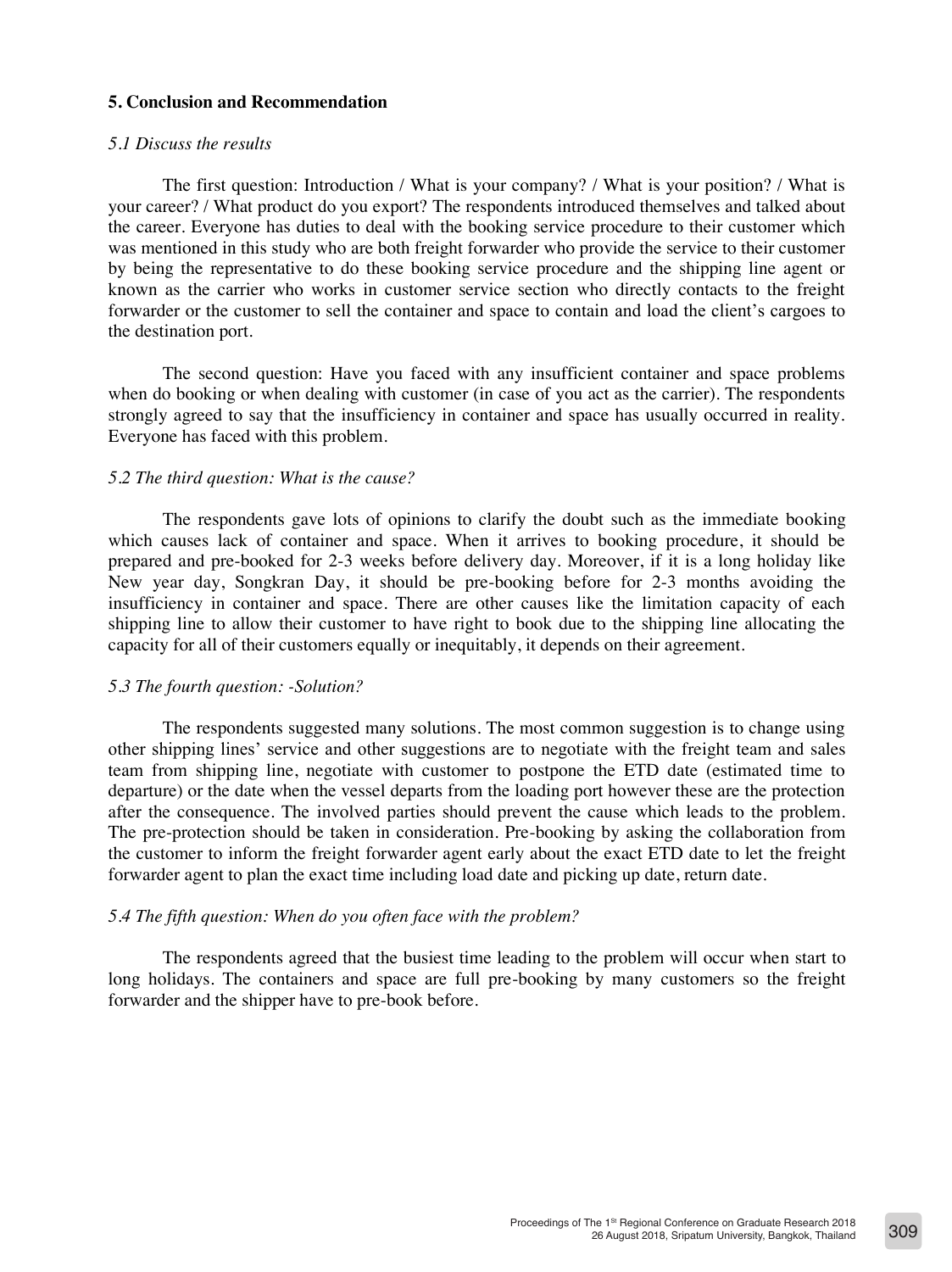#### *5.5 The sixth question: Can you suggest the way to avoid the problem?*

The ways to avoid the problem are many suggestions such as early booking by planning before, having reserved shipping line or many alternative shipping lines to use in emergent period, providing the forecast of container quantity to the freight team of freight forwarder company to negotiate the container and space availability with the shipping line.

#### *5.2.6 The relationships management*

Another thing that is important is relationship with customer, the relation is the strategic management by many companies to keep long term contract with their customer satisfying their customers, needs. Companies need to ethically practice to their customer and the business between two parties will be fulfilled with trust from both sides.

Successful relationships management is built on mutual trust. The companies should invest in relationships and offer the value to their customer. Analyzing how to build trust and strong relationship with customer, all the techniques have to be used to catch the customer.

In this case, the customer keep relationship with both freight forwarder and shipping line, they use freight forwarder and shipping line's service. Since the parties have made agreements on long term shipping contract, all parties mutually benefit. The customer has exact reserved container and space provided by shipping lines and shipping lines also have their exact number of their customer in the lists to share the service capacity to their customer according to their agreements. Long term contract is very important for many businesses now. The companies want to build strong partnerships and also increase the security.

Maintaining the good relationship with customer is necessary to exist the business to grow up at the present and more in the future. They are interdependent between all the parties who are involved.

There are many advantages of building good relationship

- Connector become very significant in global business. People will get to know you by word of mouth from many people who have known you directly or from your connectors.
- Open Communication with your customer by meeting face to face increase the relationship by honest communication

Customer Relationship certainly helps this problem because if all parties have agreements of contracting, they need to trust with another party that would perform the best performance for them. Moreover, if there is a long contract making, there are the compromise about the agreements of doing something such as the special rights for their trusted customer.

#### *5.3 The future research*

The research involves insufficient container and space availability was rare and the available booking in container showed the effectiveness of information. Based on the above limitation, many aspects of problems in shipping transport can be investigated for future research. Firstly, the research can be further improved by expanding the time frame to give the researcher more time to do research on more respondents in order to gain more factors which could predict the demand of the space and container. Secondly, several performance factors should be included in the questionnaire in order to evaluate the effectiveness of sea training program such as the country that face these problems, the number of export container in each month, and importance of resistance/openness to change. Thirdly